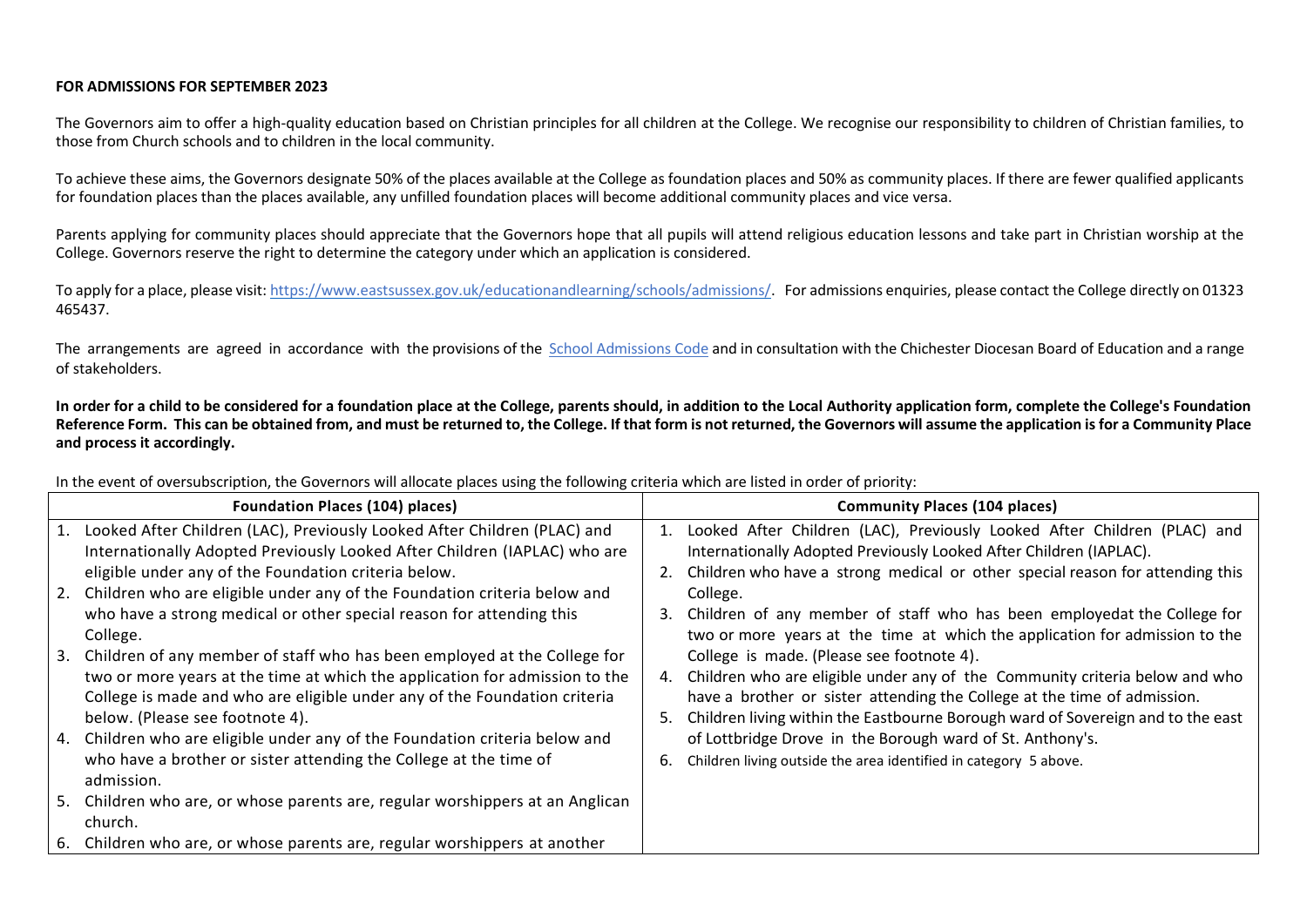| Christian church.                                                            |  |
|------------------------------------------------------------------------------|--|
| 7. Children who are, or whose parents are, regular worshippers at a place of |  |
| worship of another major world faith which is a member body of the UK        |  |
| Inter-Faith Network.                                                         |  |
| 8. Children from named feeder schools. (Please see footnote 7).              |  |
|                                                                              |  |

In the event of oversubscription within any category, place allocation will be decided by prioritising applications on the basis of home to college distance measured in a straight line (as the crow flies). Distances will be measured from the child's home address to the nearest gate used by the children at the College. Distances will be measured using the East Sussex County Council GPS measuring system.

In the event of a tiebreaker, the college will use a random allocation to decide which child will be offered the remaining place. This will be overseen by a person independent of the College and the applicants.

## **APPLICANTS WHO ARE NOT OFFERED A PLACE**

Parents who are not offered a place for their child have the right to appeal against any refused preference. The deadline for submitting your appeal can be found on the [College's](https://www.stcatherines.college/page/?title=Admissions&pid=32) [website.](https://www.stcatherines.college/page/?title=Admissions&pid=32) More information on appeal panel decisions, appeal deadlines and general appeal advice can be found at [eastsussex.gov.uk/schoolappeals.](https://www.eastsussex.gov.uk/educationandlearning/schools/admissions/completed/detailed-guidance-school-admission-appeals/school-admission-appeals-guide/)

If you require an appeal form to be sent to you, please write to: East Sussex School Appeals Service, West E, County Hall, St Anne's Crescent, Lewes, BN7 1UE.

If an application is unsuccessful, the applicant will be notified in writing. The applicant should contact the College directly if they would like their child to be placed on the waiting list.

## **Please note:**

- 1. Those applying for a Foundation Place (F1-7) should submit a Foundation Reference Form to the College. It is not necessary to complete a Foundation Reference Form when applying under the F8 category. The Foundation Reference Form must be completed by your priest, minister or religious leader confirming that you or your child have attended a public service of worship at least once a month during the last 12 months. In the event that during the period specified for attendance at worship the church [or, in relation to those of other faiths, relevant place of worship] has been closed for public worship and has not provided alternative premises for that worship, the requirements of these [admissions] arrangements in relation to attendance will only apply to the period when the church [or in relation to those of other faiths, relevant place of worship] or alternative premises have been available for public worship.
- 2. Where parents feel there is a medical or other special reason for attending the College verification such as a medical, education welfare officer's or social worker's report will be required at the time of application. To be given priority for admission on this basis, the Governors would have to be satisfied that the child's needs could only be met at St Catherine's College.
- 3. The term 'Christian church' refers to a church that is, or is eligible to be, a full member of Churches Together in Britain & Ireland or of The Evangelical Alliance.
- 4. 'Staff' is defined as anyone who is directly contracted by St Catherine's College.
- 5. A map of the boundaries for the College Community Area can be viewed at the College.
- 6. Any offer of a place based on distance from the College depends on the child living at the address provided on the closing date for applications. A business address, a child minder's address, or any other address other than the child's home will not be accepted. Proof of address may be required at the time of accepting a place. An offer based on a false address, or any other false information will be withdrawn.